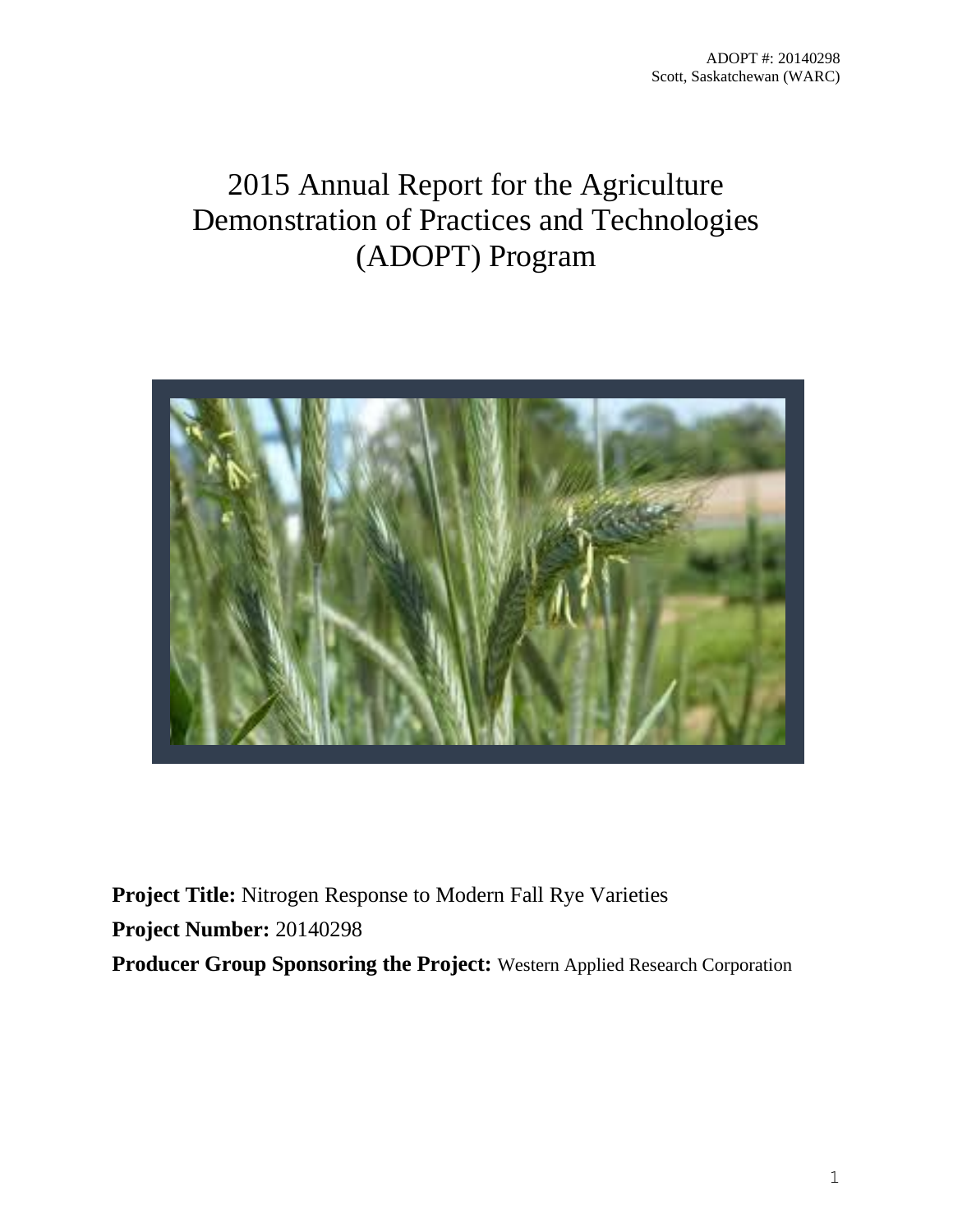# **Project Location(s):**

- Indian Head, Saskatchewan, R.M. #156
- Scott Saskatchewan, R.M. #380 Legal land description: NE 17-39-20 W3
- Melfort Saskatchewan, R.M. # 429
- Redvers Saskatchewan, R.M. # 61 *\*did not seed trial this year*

**Project start and end dates (month & year):** July 2014 to November 2015

## **Project contact person & contact details:**

Jessica Weber (General Manager) & Gazali Issah (Research Manager) Western Applied Research Corporation P.O. Box 89, Scott, SK S0K 4A0 Phone: 306- 247-2001 Email: [jessica.weber@warc.ca,](mailto:jessica.weber@warc.ca) [gazali.issah@warc.ca](mailto:gazali.issah@warc.ca)

# **Objectives and Rationale**

# **Project objectives:**

The objective of this trial was to demonstrate the nitrogen requirements of a hybrid versus conventional fall rye variety. This demonstration will show farmers the yield potential, as well as compare the benefits and negative attributes of conventional vs hybrid fall rye varieties under high input systems.

\_\_\_\_\_\_\_\_\_\_\_\_\_\_\_\_\_\_\_\_\_\_\_\_\_\_\_\_\_\_\_\_\_\_\_\_\_\_\_\_\_\_\_\_\_\_\_\_\_\_\_\_\_\_\_\_\_\_\_\_\_\_\_\_\_\_\_\_\_\_\_\_\_\_\_\_\_\_\_\_\_\_\_\_\_

# **Project Rationale:**

Recent breeding efforts have improved the yield potential and other agronomic qualities of fall rye. Hazlet, the newest fall rye variety released by AAFC has 13 % higher yield potential than the older variety, Prima, in Saskatchewan's Zone 1 & 2 (SaskSeed Guide, 2015). New European fall rye varieties have shown up to 30 % higher yields (Winter Cereals Canada, 2013). Fall rye is traditionally grown as a low-input crop, likely because it has relatively high nitrogen use efficiency compared to winter wheat. However, farmers may require higher rates of nitrogen fertilizer to reach maximum yield potential of modern fall rye varieties.

\_\_\_\_\_\_\_\_\_\_\_\_\_\_\_\_\_\_\_\_\_\_\_\_\_\_\_\_\_\_\_\_\_\_\_\_\_\_\_\_\_\_\_\_\_\_\_\_\_\_\_\_\_\_\_\_\_\_\_\_\_\_\_\_\_\_\_\_\_\_\_\_\_\_\_\_\_\_\_\_\_\_\_

# **Methodology and Results**

## **Methodology:**

At Scott, Indian Head and Melfort, the demonstration was set up as a randomized complete block design with four replicates. A complete 2 x 6 factorial set of treatments include two rye varieties (Hazlet and Brasetto) and six nitrogen (N) fertilizer rate (ranging from 0 to 250 kg N/ha) (Table 1). At Scott and prior to seeding, soil samples were collected at three depth increments (0-15cm, 15-30cm and 15-60 cm) in order to determine fertilizer rates (Table 2). Fall rye seed was treated with Cruiser Maxx at a rate of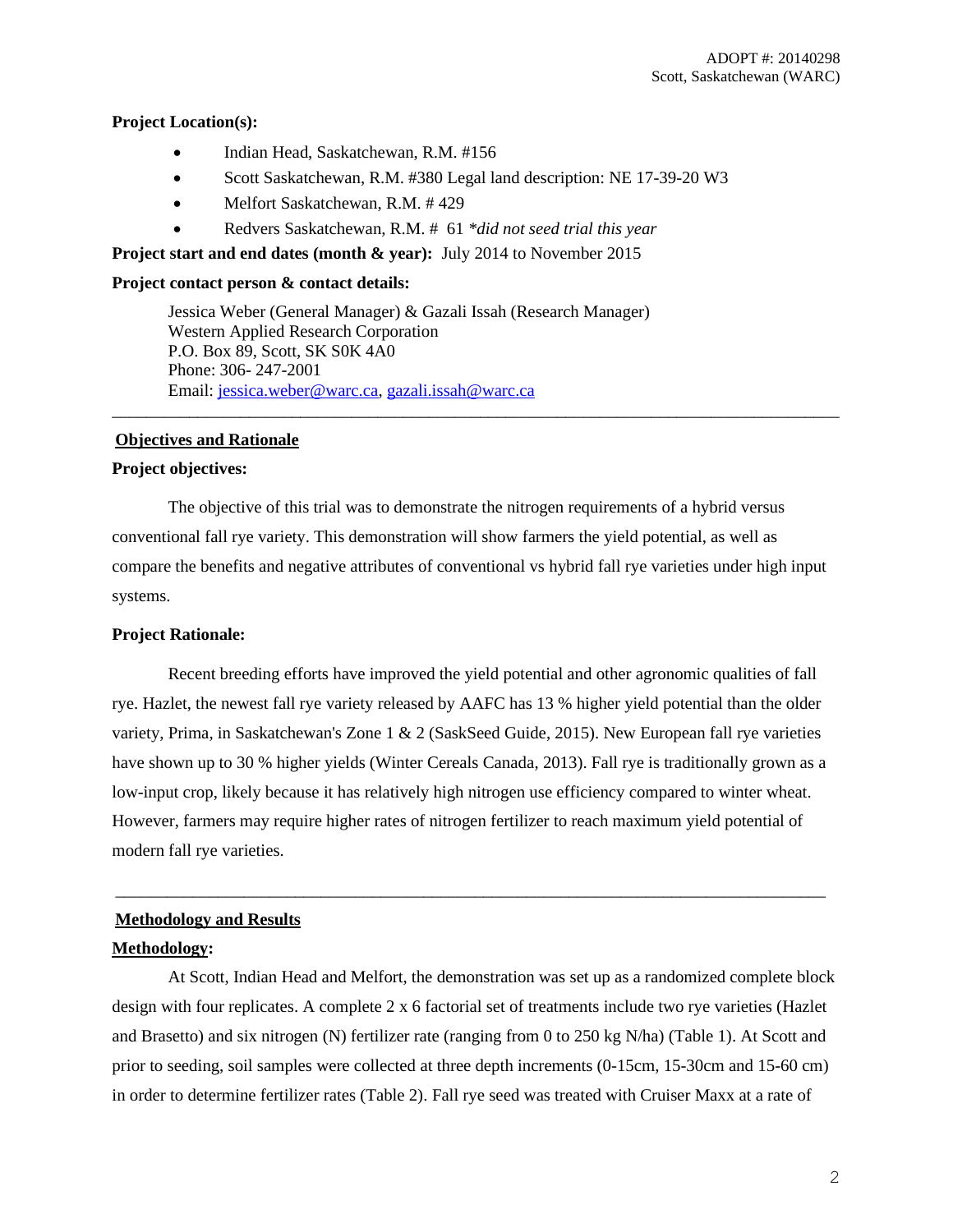$225$  ml/ 1000 kg of seed prior to seeding. On August  $29<sup>th</sup>$  2014, the fall rye was direct seeded into chemfallow using 10" row spacing at 61 kg/ ha. At seeding, nitrogen was applied as urea and side-banded, while 25 lb of phosphorous (11-52-0) was applied in the seed-row.

At Indian Head, both fall rye varieties were seeded at 200 seeds/m<sup>2</sup> and MAP (11-52-0) was sidebanded to supply 30 kg  $P_2O_5/ha$ . K<sub>2</sub>SO<sub>4</sub> (0-0-53-18) was seed-placed to supply 16 kg S/ha whiles Urea (46-0-0) in granular form was side-banded as per the treatments.

At Melfort, soil residual N was 18 lb/ac at 0-6 inch depth, and 7 lb/ac at 6-12 inch depth while available P2O5 exceeded 60 lb/ca and K exceeded 600 lb/ac. Available SO<sup>4</sup> was 12 lb/ac at 0-6 inch depth and 7 lb/ac at 6-12 inches prior to seeding the trial in fall of 2014. Prior to seeding, 1 l/ac of Roundup Transorb was applied for broad spectrum weed control. Fall rye seed treated with Cruiser Max was seeded September 11, 2014 at 300 viable seeds per square meter, along with 20 kg/ha of seed placed P<sub>2</sub>O<sub>5</sub> as 12-52-0 fertilizer. Urea (46-0-0) in granular form was side-banded as per the treatments. The fall rye crop was harvested August 28, 2015.

| Table 1. Fall rye varieties and nitrogen rates |                         |                  |  |  |
|------------------------------------------------|-------------------------|------------------|--|--|
| <b>Treatment</b>                               | <b>Fall Rye Variety</b> | N Rate $(kg/ha)$ |  |  |
| #                                              |                         |                  |  |  |
| 1                                              | Hazlet                  | 0                |  |  |
| $\mathbf{2}$                                   | Hazlet                  | 50               |  |  |
| 3                                              | Hazlet                  | 100              |  |  |
| $\overline{\mathbf{4}}$                        | Hazlet                  | 150              |  |  |
| 5                                              | Hazlet                  | 200              |  |  |
| 6                                              | Hazlet                  | 250              |  |  |
| 7                                              | <b>Brasetto</b>         | 0                |  |  |
| 8                                              | <b>Brasetto</b>         | 50               |  |  |
| 9                                              | <b>Brasetto</b>         | 100              |  |  |
| 10                                             | <b>Brasetto</b>         | 150              |  |  |
| 11                                             | <b>Brasetto</b>         | 200              |  |  |
| 12                                             | Brasetto                | 250              |  |  |

| Table 2. The soil residual nutrients based (lbs/ac) |          |         |         |       |
|-----------------------------------------------------|----------|---------|---------|-------|
| <b>Nutrients</b>                                    | $0 - 15$ | $15-30$ | $15-60$ | Total |
|                                                     | cm       | cm      | cm      |       |
| NO <sub>3</sub>                                     | 33       | 11      | 11      | 55    |
| PO <sub>4</sub>                                     | >60      |         |         |       |
| K                                                   | >600     |         |         |       |
|                                                     |          |         |         | 23    |

# **Data Collection:**

At Scott, the plant densities were determined by counting numbers of emerged plants on 2 x 1 meter row lengths per plot at 10 days after first rows became visible. Lodging assessment was based on the Belgian Lodging Scale and was assessed when the plant reached maturity (Zadoks 87). Plant heights were collected from 5 plants per plot to determine the average height of each plot *(this was added to the protocol).* Yields were determined from the harvested grain samples which were cleaned and corrected to 14.5 % seed moisture content. Lastly, protein analysis was conducted to determine the effect of nitrogen on overall grain protein content. Weather data was estimated from the Scott Environment Canada weather station.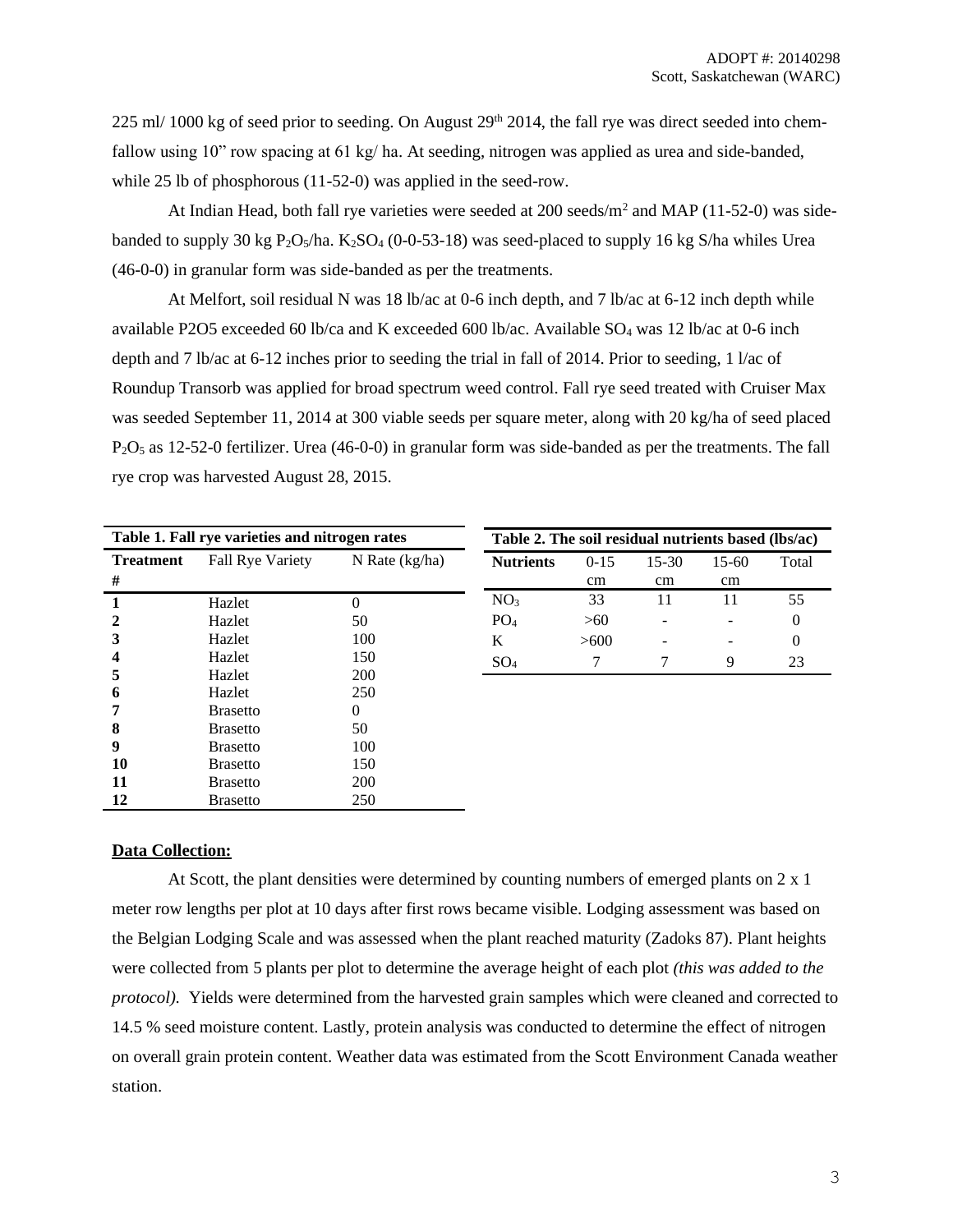At Indian Head, lodging assessment was also based on the Belgian Lodging Scale and assessed once the plant reached maturity (Zadoks 87). Plant heights were collected from 4 plants per plot to determine the average height of each plot*.* Yields were determined from the harvested grain samples which were cleaned and corrected to 14.5 % seed moisture content. Grain protein analysis was conducted at Scott, SK.

At Melfort, the yields were determined from the harvested grain samples which were cleaned and corrected to 14.5 % seed moisture content. Fall head counts were conducted to determine the total plant heads/ m<sup>2</sup> for each plot. Grain protein analysis was also conducted at Scott, SK.

# **Growing Conditions:**

Mean monthly temperatures, precipitation and growing degree days (GDD) data are presented relative to the long-term averages for Scott in Table 3, respectively. In 2014 at Scott, temperatures and precipitation amounts were close to normal for much of the growing season. Although, June was slightly cooler than normal and July received 178 % of the long-term normal precipitation. In 2015 at Scott, the early growing season was very dry with only 4.1 and 19.4 mm accumulated precipitation during the month of May and June, respectively. In contrast, August received approximately 39 % more moisture compared to the long term average. The mean monthly temperatures were comparable to previous years, but there was little precipitation in the early growing season. At Scott, the trial was located in a low lying area, resulting in an accumulation of moisture when the snow melted. This flooding resulted in poor germination and increased stress in two of the four replications within this trial. Therefore, most of the data from Scott was not combined with that of Indian Head and Melfort sites.

At Melfort, June of 2014 was abnormally cool and wet (Table 3 and 4) with near normal precipitation during August of 2014 (Table 4) adequate for crop establishment. The spring of 2015 was much drier than normal and this persisted until the first significant rainfall of 12 mmm was received June 12. Because conditions were so dry, plant counts were delayed in an attempt to wait until a more uniform stand was evident, and in the end were not done. July of 2015 was much wetter than normal and due to the short and intense downpour; much of the precipitation did not infiltrate into the soil, but ran off the trial site but did not incur any persistent flooding. However, near normal rain for the remainder of the 2015, along with slightly above normal temperatures did provide good growing conditions.

In 2014-15 at Indian Head, moisture conditions were considered excellent in the fall and the rye got off to a strong start. While there was adequate snow cover through the winter and good initial soil moisture reserves, most of the snow had melted by the second week in April and the rest of the spring was extremely dry with no significant precipitation events until late June. At this point the fall rye was already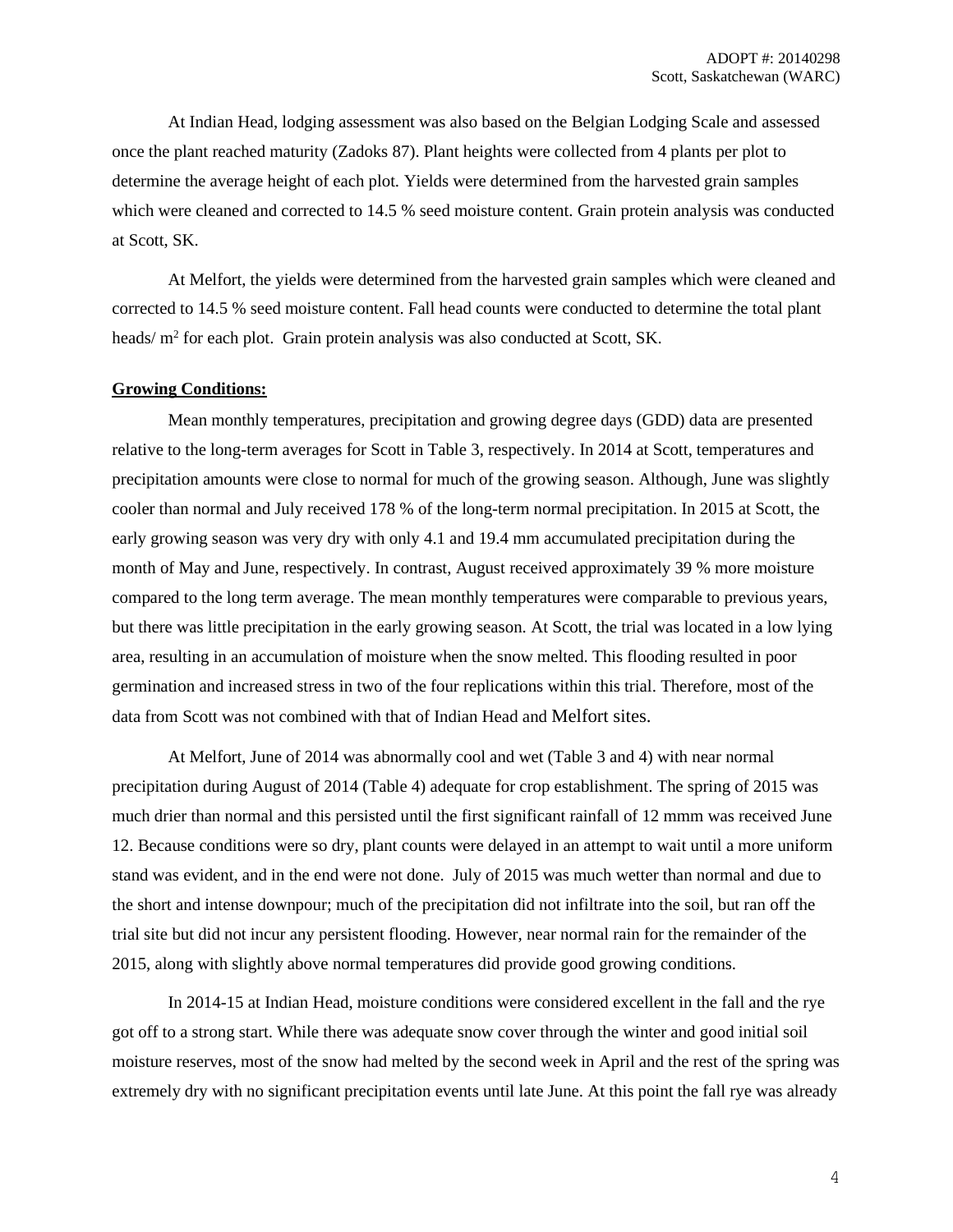flowering and yields had already been limited by the lack of spring moisture. Moisture conditions remained adequate for the remainder of the growing season. Temperatures throughout the growing season were generally close to the long-term (1981-2010) average.

| Location           | Year      | <b>May</b> | June                    | July | <b>August</b> | Average |
|--------------------|-----------|------------|-------------------------|------|---------------|---------|
|                    |           |            | -Temperature ( $^0C$ )- |      |               |         |
|                    | 2014      | 9.3        | 13.9                    | 17.4 | 16.8          | 14.4    |
| <b>Scott</b>       | 2015      | 9.3        | 16.1                    | 18.1 | 16.8          | 14.3    |
|                    | Long-term | 10.8       | 15.3                    | 17.1 | 16.5          | 14.9    |
|                    | 2014      | 10.0       | 14.0                    | 17.5 | 17.6          | 14.8    |
| <b>Melfort</b>     | 2015      | 9.9        | 16.4                    | 17.9 | 17.0          | 15.3    |
|                    | Long-term | 10.7       | 15.9                    | 17.5 | 16.8          | 15.2    |
|                    | 2015      | 10.3       | 16.2                    | 18.1 | 17.0          | 15.4    |
| <b>Indian Head</b> | Long-term | 10.8       | 15.8                    | 18.2 | 17.4          | 15.6    |

**Table 3. Mean monthly temperatures amounts along with long-term (1981-2010) averages for the 2014 and 2015 growing season at Scott, Melfort and Indian Head, SK.** 

**Table 4. Mean monthly precipitation amounts along with long-term (1981-2010) averages for the 2014 and 2015 growing season at Scott, Melfort and Indian Head, SK.** 

| Location           | Year      | May  | June                  | July  | <b>August</b> | <b>Total</b> |
|--------------------|-----------|------|-----------------------|-------|---------------|--------------|
|                    |           |      | -Precipitation (mm)-- |       |               |              |
|                    | 2014      | 23.1 | 60.4                  | 128   | 30.1          | 241.6        |
| <b>Scott</b>       | 2015      | 4.1  | 19.4                  | 46.4  | 74.5          | 224.5        |
|                    | Long-term | 36.3 | 61.8                  | 72.1  | 45.7          | 215.9        |
|                    | 2014      | 24.3 | 167.3                 | 38.8  | 57.9          | 288.3        |
| <b>Melfort</b>     | 2015      | 7.1  | 54.8                  | 149.8 | 57.4          | 269.1        |
|                    | Long-term | 42.9 | 54.3                  | 76.7  | 52.4          | 226.3        |
| <b>Indian Head</b> | 2015      | 15.6 | 38.3                  | 94.6  | 58.8          | 192          |
|                    | Long-term | 51.8 | 77.4                  | 63.8  | 51.2          | 244          |

**Table 5. Accumulated Growing Degree Days with long-term (1981-2010) for the 2015 growing season at Scott and Melfort, SK.** 

| Location       | Year      | May   | June                  | July  | <b>August</b> | <b>Accumulated</b> |
|----------------|-----------|-------|-----------------------|-------|---------------|--------------------|
|                |           |       | -Growing Degree Days- |       |               |                    |
|                | 2015      | 140.3 | 332.0                 | 405.1 | 365.8         | 1243.2             |
| <b>Scott</b>   | Long-term | 178.3 | 307.5                 | 375.1 | 356.5         | 1217.4             |
|                | 2015      | 171.7 | 342.0                 | 399.9 | 372.0         | 1286.6             |
| <b>Melfort</b> | Long-term | 191.7 | 327.0                 | 387.5 | 365.8         | 1272.0             |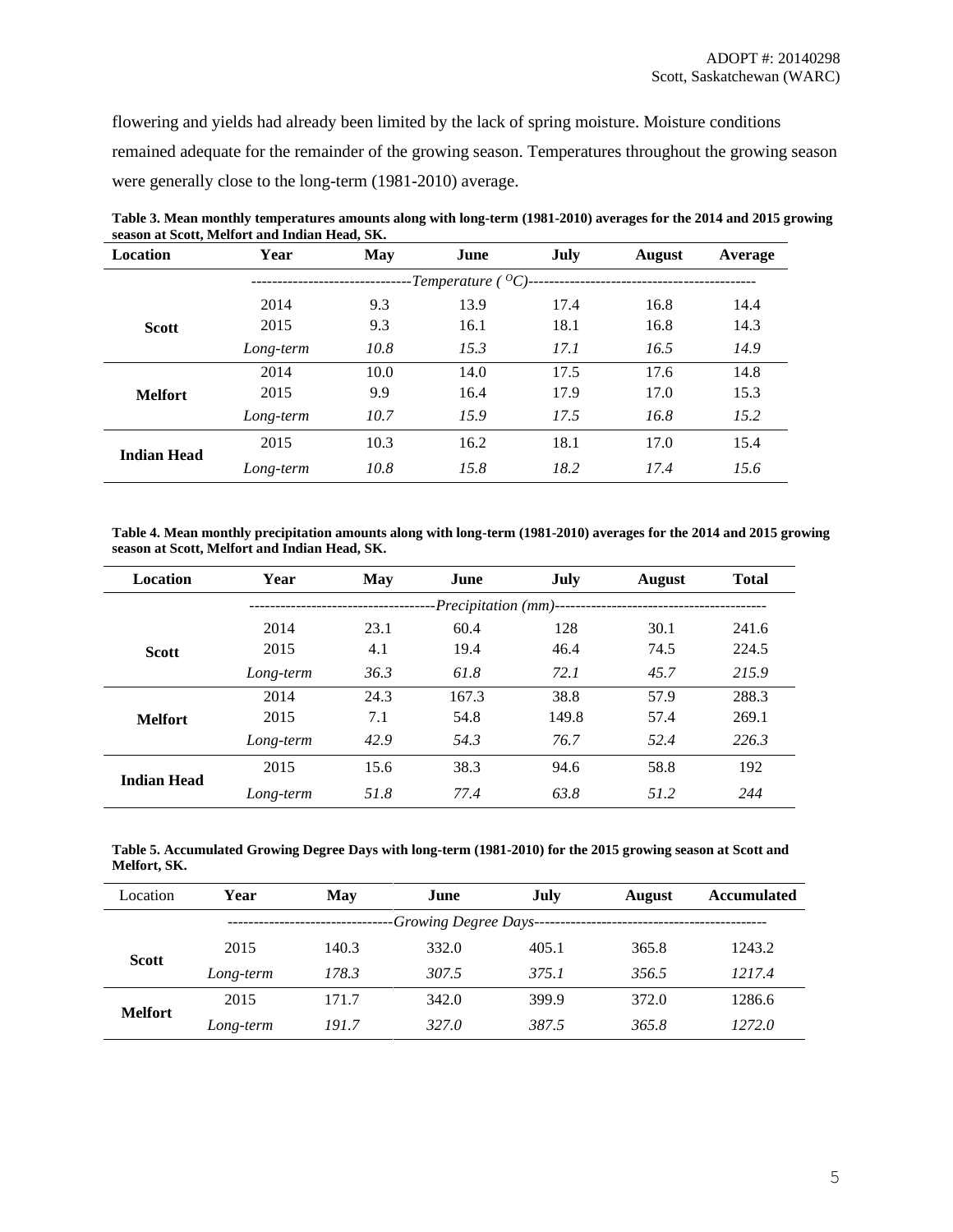## **Analysis**:

All data was statistically analysed using the PROC MIXED of SAS 9.3. The residuals were tested for normality and equal variance to meet the assumptions of ANOVA. If these assumptions were not met, the data was transformed using either square root or LOG transformation. All data presented was backtransformed for ease of reporting. The means were separated using a Tukey's Honestly Significant Difference (HSD) test with level of significance at 0.05. Both site and replications were treated as random effect factors whiles treatments (varieties and nitrogen rates) as fixed effect factors.

The plant emergence was representative of the Scott site, to depict the difference in emergence within the trial caused by early season flooding. Plant height, lodging, and yield data from Scott was analyzed separately due to discrepancies in results compared to the Indian Head and Melfort data. The yield data presented was a combined analysis from Indian Head and Melfort. The protein data was a combined analysis from Scott, Indian Head and Melfort.

# **Results**

## *Plant Emergence*

At the Scott site, variety played a significant role ( $P = 0.0096$ ) in overall plant emergence with the Hazlet variety having a 34 % increase in emergence compared to the Brasetto variety. Although not statistically significant, there was a tendency for the plant emergence to decrease as nitrogen rates increased (Table 6). This trend may be due to the sensitivity of young and emerging plants to higher N availability as noted in a study by Chmelìková and Hejcman (2014). Chmelìková and Hejcman (2014) reported the highest mortality rate in treatments with N supply, due to the sensitivity of young plants to high N availability in zigzag clover (*Trifolium medium* L.*)*. We expected a significant difference between treatments as plant density ranged from 105 plants/ $m^2$  to 67 plants/ $m^2$ . This non-significant result between nitrogen treatments could be associated with the high degree of variability within the trial. This trial was located in a low lying area that captured an excessive amount of water during the spring run-off. The variability is therefore likely attributed to the excessive moisture at the beginning of the growing season, resulting in poor emergence throughout the trial.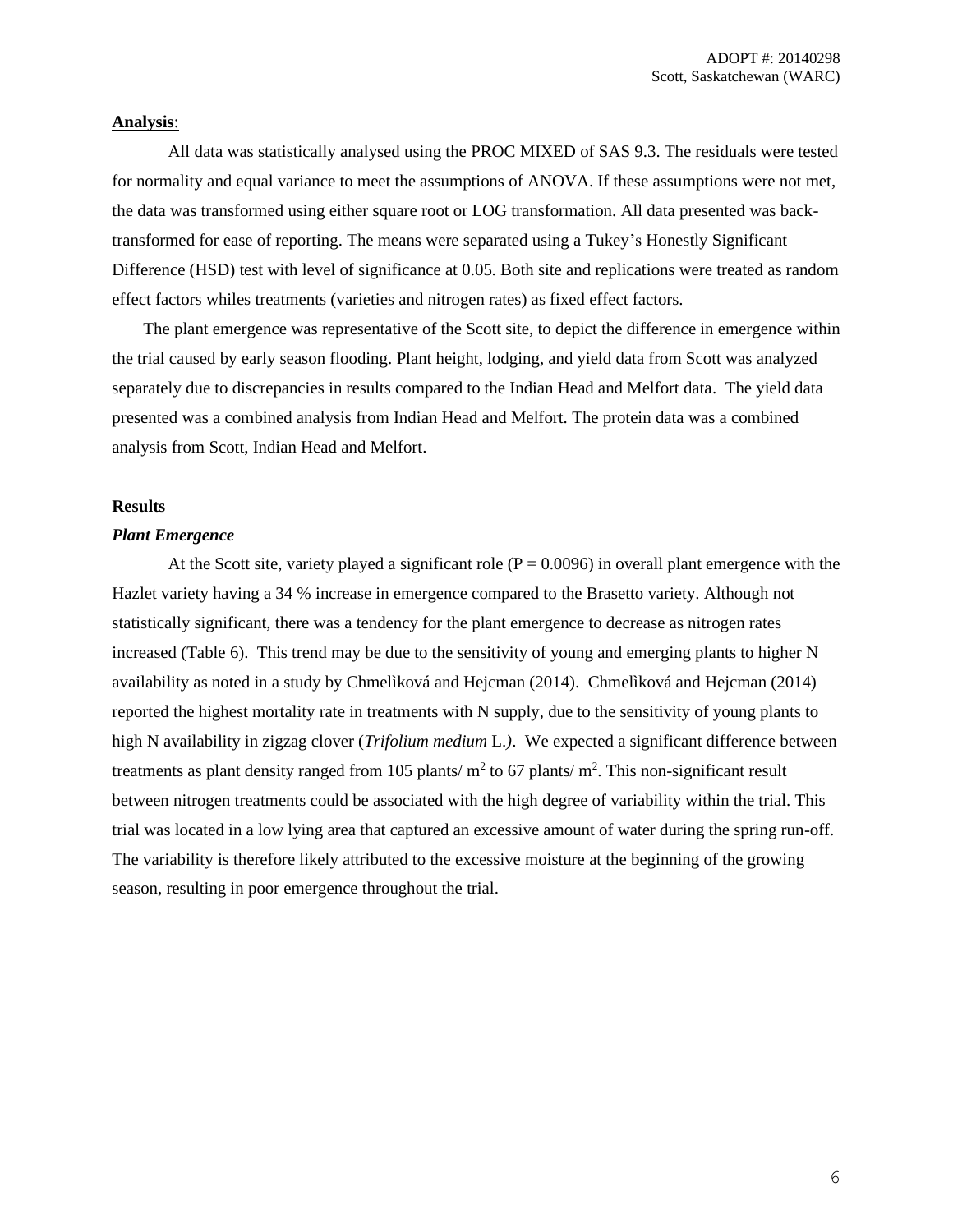|                                               | Table 6. The effect of variety and nitrogen rates on mean plant emergence (plants/ $m2$ ) at Scott, 2015. |                                                          |                                                                                                                          |  |
|-----------------------------------------------|-----------------------------------------------------------------------------------------------------------|----------------------------------------------------------|--------------------------------------------------------------------------------------------------------------------------|--|
|                                               | <b>Variety</b>                                                                                            |                                                          | Nitrogen Rate                                                                                                            |  |
|                                               | --p value -<br>0.0096                                                                                     |                                                          | -p value<br>0.5822                                                                                                       |  |
| <i>Treatment</i><br>Hazlet<br><b>Brasetto</b> | Means<br>103 <sup>A</sup><br>68 <sup>B</sup>                                                              | Treatment (kg/ha)<br>0<br>50<br>100<br>150<br>200<br>250 | Means<br>105 <sup>A</sup><br>$94^{\text{A}}$<br>88 <sup>A</sup><br>76 <sup>A</sup><br>74 <sup>A</sup><br>67 <sup>A</sup> |  |

# *Plant Height & Lodging*

Plant height was significant between varieties, as the hybrid variety (Brasetto) was 21 % shorter compared to Hazlet. Lodging was not significant at the Scott site, however, this was not expected as lodging is a typically characteristic of the Hazlet variety (Gross, 2012). Cereal varieties that are less prone to lodging typically result in a yield bump for two reasons: (1) a reduced stem growth rate during seed development could result in more fertile florets and therefore more grain per square metre and (2) they could respond to greater amounts of fertilizer because they were less susceptible to lodging (Berry et al. 2004). For these reasons, Brasetto, the shorter variety, will likely result in a yield increase compared to taller variety, such as the Hazlet.



Figure 1. The effect of variety [a] and N rates [b] on plant height at Scott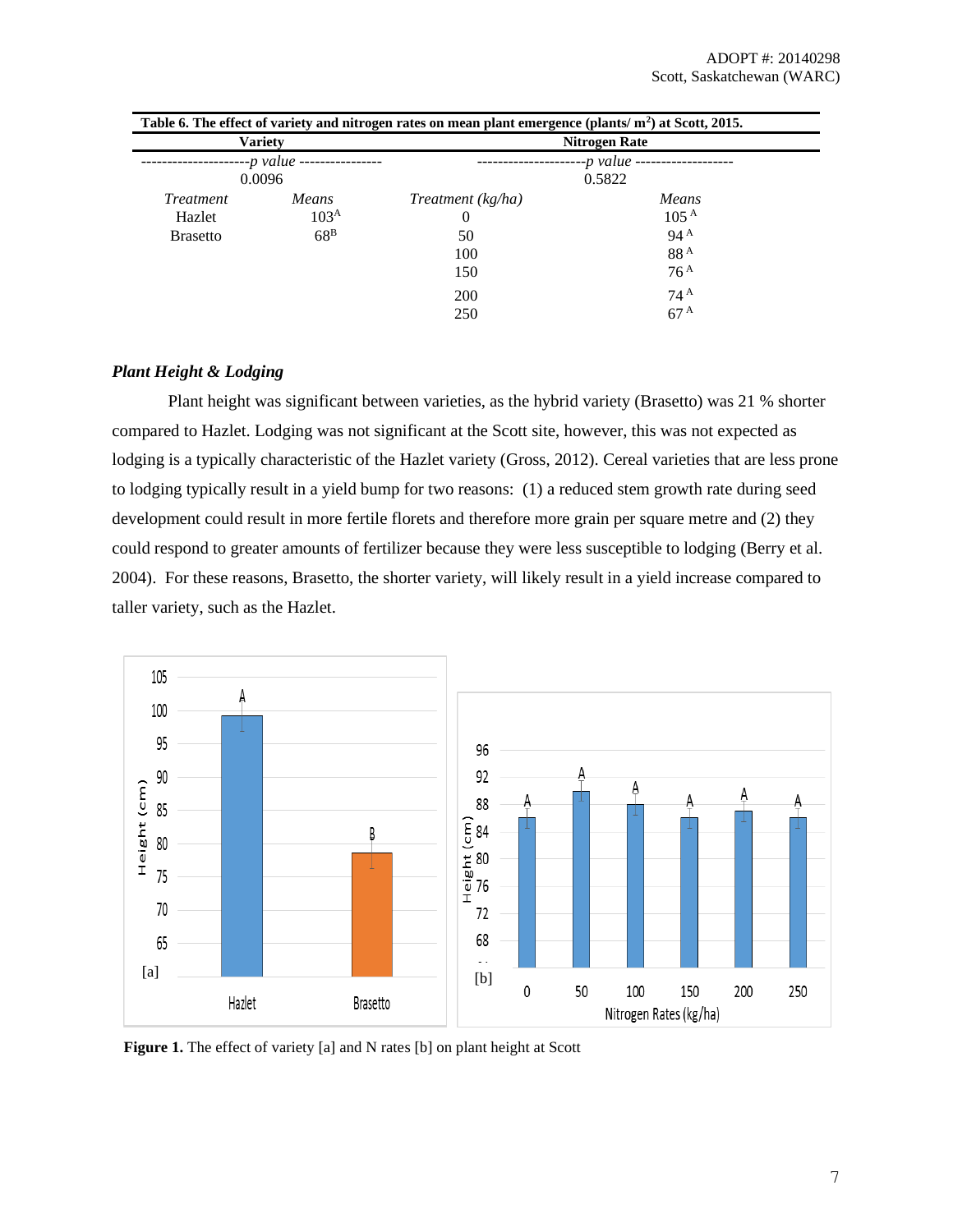## *Grain Yield*

Yield and plant height can be strongly interrelated, as a taller variety will put more energy and resources into plant growth relative to seed production (Flintham et al. 1997). There was an inverse correlation  $(r = -1)$  between plant height and yield (Figure 2) at the Scott site. The shorter variety, Brasetto, produced a 16 % greater yield but was 20 % shorter compared to Hazlet (Figure 2). This demonstrated that a greater portion of N was allocated for seed production rather than stem elongation.



**Figure 2.** An inverse correlation between plant height and yield, demonstrating the allocation of resources from stem elongation to seed production

The yield data collected from Indian Head and Melfort also suggested that both varieties reached their maximum yield at a rate of 185 to 190 kg of N/ ha (Figure 3). This indicated that both varieties were very responsive to the N applications. The response curve of the two varieties was parallel, but Brasetto (hybrid variety) produced 16 % more yield compared to Hazlet. This indicates that Brasetto required the same amount of N as Hazlet to reach maximum yield, but it has a higher N use efficiency, as it was able to convert more N to yield compared to the conventional variety.



**Figure 3**. Yield response of Hazlet and Brasetto to N applications at Indian Head and Melfort, 2015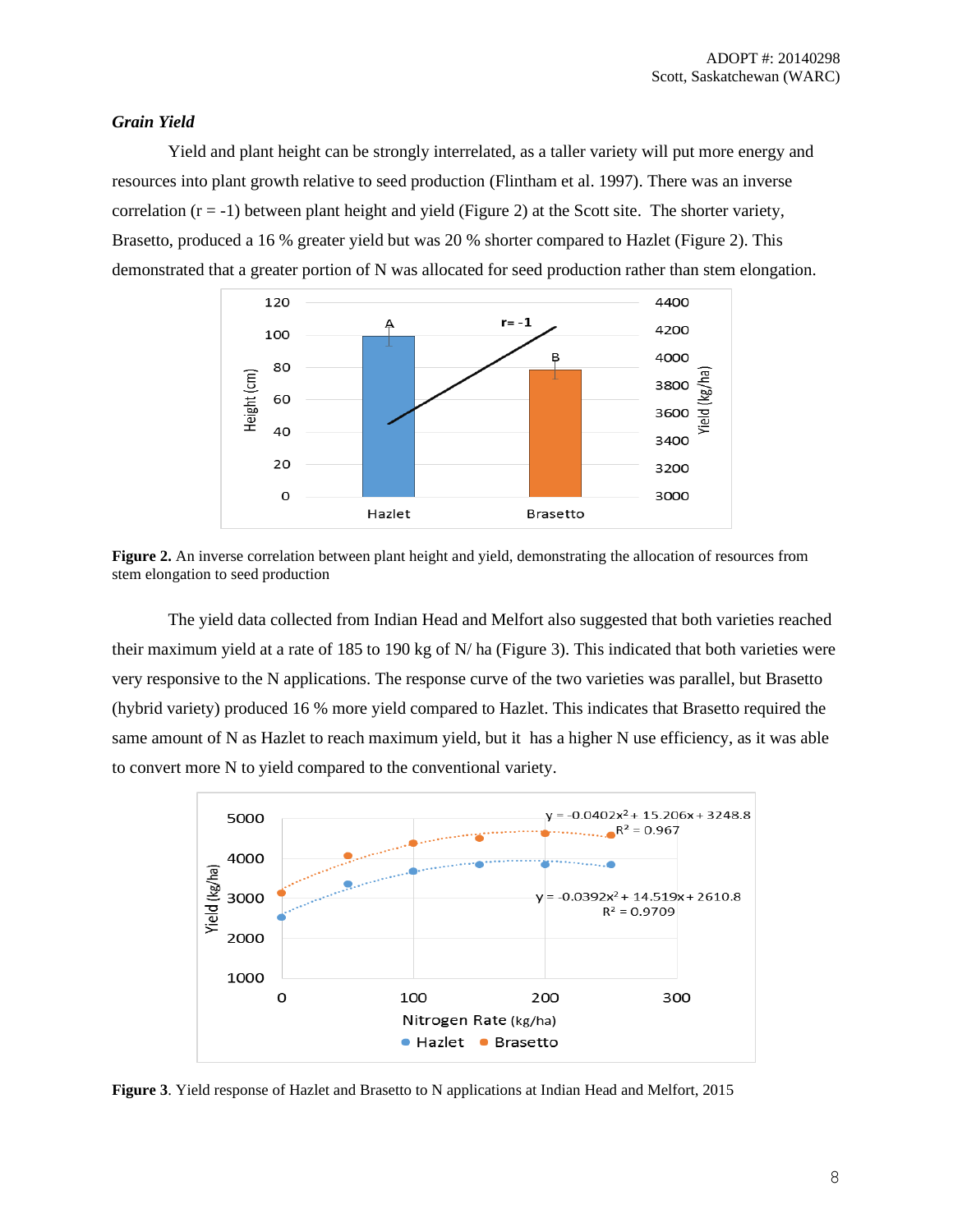Although Indian Head and Melfort saw a varietal difference in yield production, the results contrast the findings at Scott. There was not a significant difference in yield due to varieties or varying N rates (Table 7). The contrast in results between sites could be attributed to the poor germination previously discussed. However, the inconsistency could also signify that under unfavourable growing conditions of excess moisture, both varieties might preform equally. In Indian Head and Melfort, moisture was not a limiting factor and therefore the varieties were better able to utilize the available nitrogen, resulting in a yield difference.

| <b>Variety</b><br>-- <i>p</i> value ----------------<br>0.5829 |                   | Nitrogen Rate<br>--p value<br>0.5822 |                   |  |                  |                   |                   |                   |
|----------------------------------------------------------------|-------------------|--------------------------------------|-------------------|--|------------------|-------------------|-------------------|-------------------|
|                                                                |                   |                                      |                   |  | <i>Treatment</i> | Means             | Treatment (kg/ha) | Means             |
|                                                                |                   |                                      |                   |  | Hazlet           | 4503 <sup>A</sup> | $\theta$          | 4373 <sup>A</sup> |
| <b>Brasetto</b>                                                | 3927 <sup>A</sup> | 50                                   | $4550^{\text{A}}$ |  |                  |                   |                   |                   |
|                                                                |                   | 100                                  | $4155^{\text{A}}$ |  |                  |                   |                   |                   |
|                                                                |                   | 150                                  | 3702 <sup>A</sup> |  |                  |                   |                   |                   |
|                                                                |                   | 200                                  | 3841 <sup>A</sup> |  |                  |                   |                   |                   |
|                                                                |                   | 250                                  | 4668 <sup>A</sup> |  |                  |                   |                   |                   |

## *Grain Protein*

Grain protein content is an important quality factor in cereals like wheat and rye, as it helps determine milling quality (Bushuk, 1977). Protein content for cereals is largely influenced by variety, N rate and environmental growing conditions such as moisture and temperature (Fowler et al. 1990; Campbell et al. 1977). From this study, the effect of variety was significant ( $P = 0.0313$ ), with Hazlet (a low yielding variety), having a significantly greater protein content compared to Brasetto (Figure 4). Terman (1979) and Clark et al. (1990) found similar results, in which wheat cultivars with higher yield potential tended to have lower protein content than varieties with low yield potential. This corresponds with the yield results from Indian Head and Melfort (Figure 3), as Brasetto, a higher yielding variety, resulted in lower protein content. Higher yielding varieties typically have lower protein content because as yield increases it dilutes the available N and depletes the seed N required for protein synthesis (Campbell et al. 1977; Clark et al. 1990).

The application of N had the most significant ( $P < .0001$ ) effect on protein content, as protein levels increased linearly with incremental increases of applied N (Figure 4). A 27 % increase in protein level was noted when available N ranged from 0 to 250 kg of N/ha. Protein content increased as a greater amount of seed N was available for protein production. However, both varieties did not reach their maximum protein content. It was concluded that an application of 308 kg of N / ha would be required to reach a maximum protein level of 12.7 %. Growing conditions also influence protein content, as a greater difference in yield and grain protein content tend to be larger under optimum growing conditions (Terman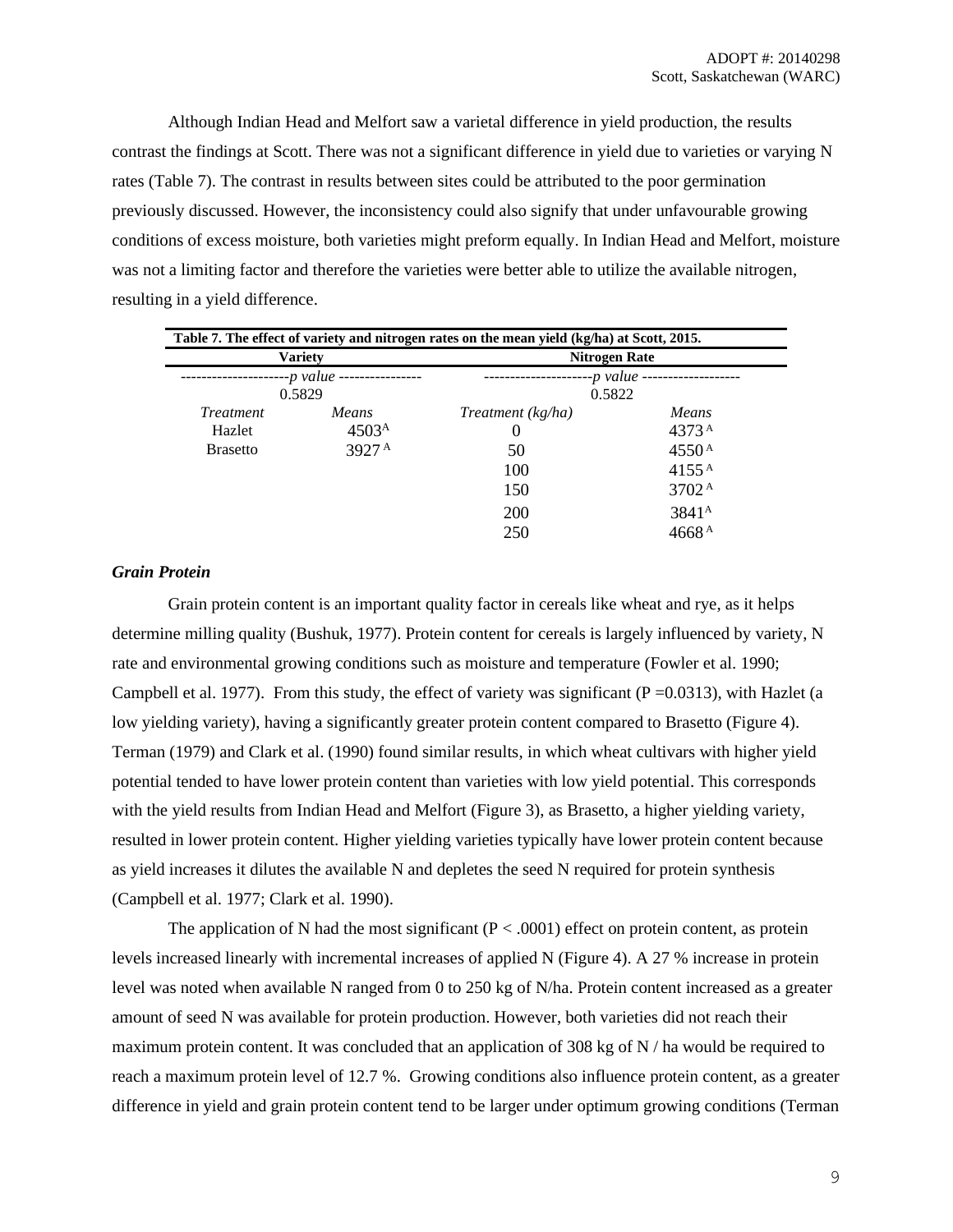1979). Under N limited conditions (0 kg of N/ha) the difference between the protein content of the high yielding (Brasetto) and low yielding (Hazlet) variety was less substantial (5.8 %) compared to when N was abundant (250 kg of N/ ha) (8.3%) (Figure 4). This is because under N deficient conditions, small additions of N will increase crop yield without significantly increasing protein (Gauer et al. 1992). Therefore, from this data it can be concluded that the higher yielding hybrid, Brasetto, had greater nitrogen use efficiency but a lower protein content compared to the conventional, open-pollinated variety, Hazlet. These results coincide with a similar study conducted at Brandon, Winnipeg (2011- 2012) in which Hazlet produced less yield and was taller.



**Figure 4.** Protein percent response of Hazlet and Brasetto to N applications at Indian Head, Scott and Melfort, 2015

## *Conclusions and Recommendations*

The open-pollinated conventional variety (Hazlet) was 20 % taller and more susceptible to lodging compared to the new, hybrid variety (Brasetto). Brasetto is less prone to lodging and it resulted in a yield increase. Shorter varieties allocate less energy for stem elongation and more for seed production. Brasetto produced 16 % more yield compared to Hazlet using the same amount of fertilizer N applied. This indicated that Brasetto had higher N use efficiency, as it utilize the same amount of N to reach a greater maximum yield compared to Hazlet. However, Hazlet had a greater protein content compared to Brasetto. This result was expected as a high yielding variety typically results in a lower protein content as more N is partitioned for seed production rather than protein synthesis. To conclude, Brasetto has the same N requirements but is better able to utilize the available N to produce greater yields. Brasetto has a greater yield potential, with a shorter height and is less prone to lodging while Hazlet provided better protein content. Therefore, depending on the target market (i.e. bread making vs. feed production) both varieties have value within their respective markets.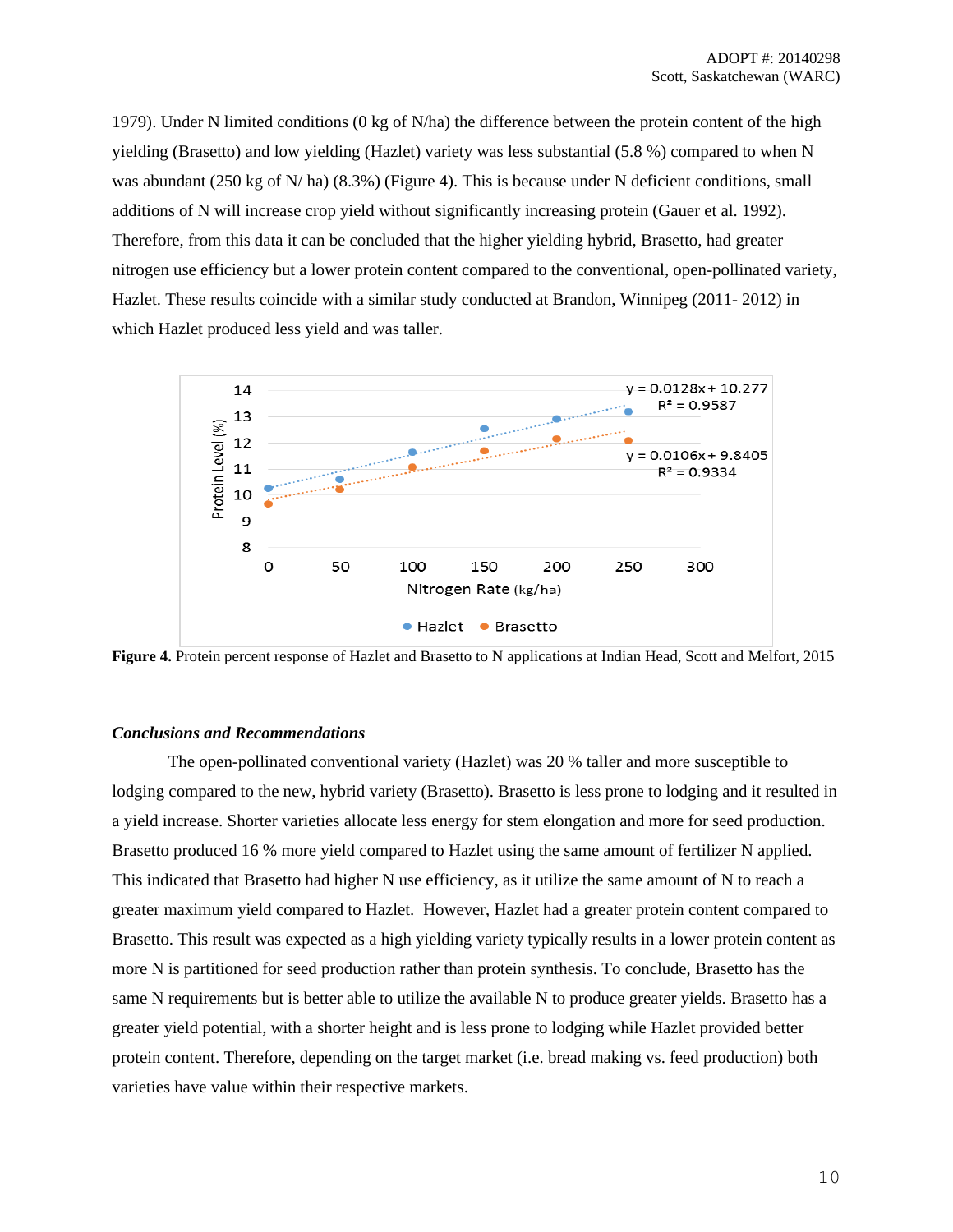# *Technology Transfer:*

This project was shown to people at the Scott Field Day in July 2014. Brian Fowler discussed the new developments and market for fall rye at the Scott Field Day in 2014. It was also featured in the Scott Field Day pamphlet and posters that were distributed throughout the surrounding Wilkie, Landis, and Unity. The site was also signed with an explanation of the project so that people going by can see the project. An article in the WARC newsletter and a fact sheet on the WARC website will also be part of transferring the information to producers. This trial was also discussed by Jessica Weber at the Melfort Field Day 2015. Signs stating the objective of this demonstration with acknowledgement of the ADOPT program and the Saskatchewan Ministry of Agriculture were posted in front of the plots. WARC, NARF and IHARF would like to express their appreciation for ADOPT funding provided by the Ministry of Agriculture for the project.

## **Supporting Information**

## **Acknowledgements**

The project was supported by the Agricultural Demonstration of Practices and Technologies (ADOPT) initiative under the Canada-Saskatchewan Growing Forward 2 bi-lateral agreement. Acknowledgement of the Saskatchewan Ministry of Agriculture's support for this demonstration will be included as part of all written reports and oral presentations that arise from this work.

\_\_\_\_\_\_\_\_\_\_\_\_\_\_\_\_\_\_\_\_\_\_\_\_\_\_\_\_\_\_\_\_\_\_\_\_\_\_\_\_\_\_\_\_\_\_\_\_\_\_\_\_\_\_\_\_\_\_\_\_\_\_\_\_\_\_\_\_\_\_\_\_\_\_\_\_\_\_\_\_\_\_\_

## **Appendices**

## **Abstract**

## **Abstract/Summary**

Recent breeding efforts have improved the yield potential and nitrogen use efficiency of fall rye, particularly the hybrid varieties. The yield potential of AAFC's most recent fall rye variety Hazlet is 13 % higher than the older variety, Prima (SaskSeed Guide, 2015). While Brasetto, a newly available European hybrid, has shown up to 30 % higher yields compared to Prima (Winter Cereals Canada, 2013). Although these new varieties have a greater yield potential, they may require higher rates of N fertilizer to reach maximum yield potential.This study demonstrated the nitrogen requirements of a hybrid versus conventional fall rye variety and showed their yield potential and benefits under high input system. The experiment was carried out at three locations in SK (Scott, Indian Head and Melfort) with treatments arranged in a randomized complete block design with four replications. Results from the study showed that despite the non-significant effect of N rate at Scott, Hazlet had 34 % higher emergence than the Brasetto. Brasetto was 20 % shorter than Hazlet, but lodging was not a significant factor. Finally, yield was significantly affected by both variety and N rate with Brasetto having 16 % higher yield than the